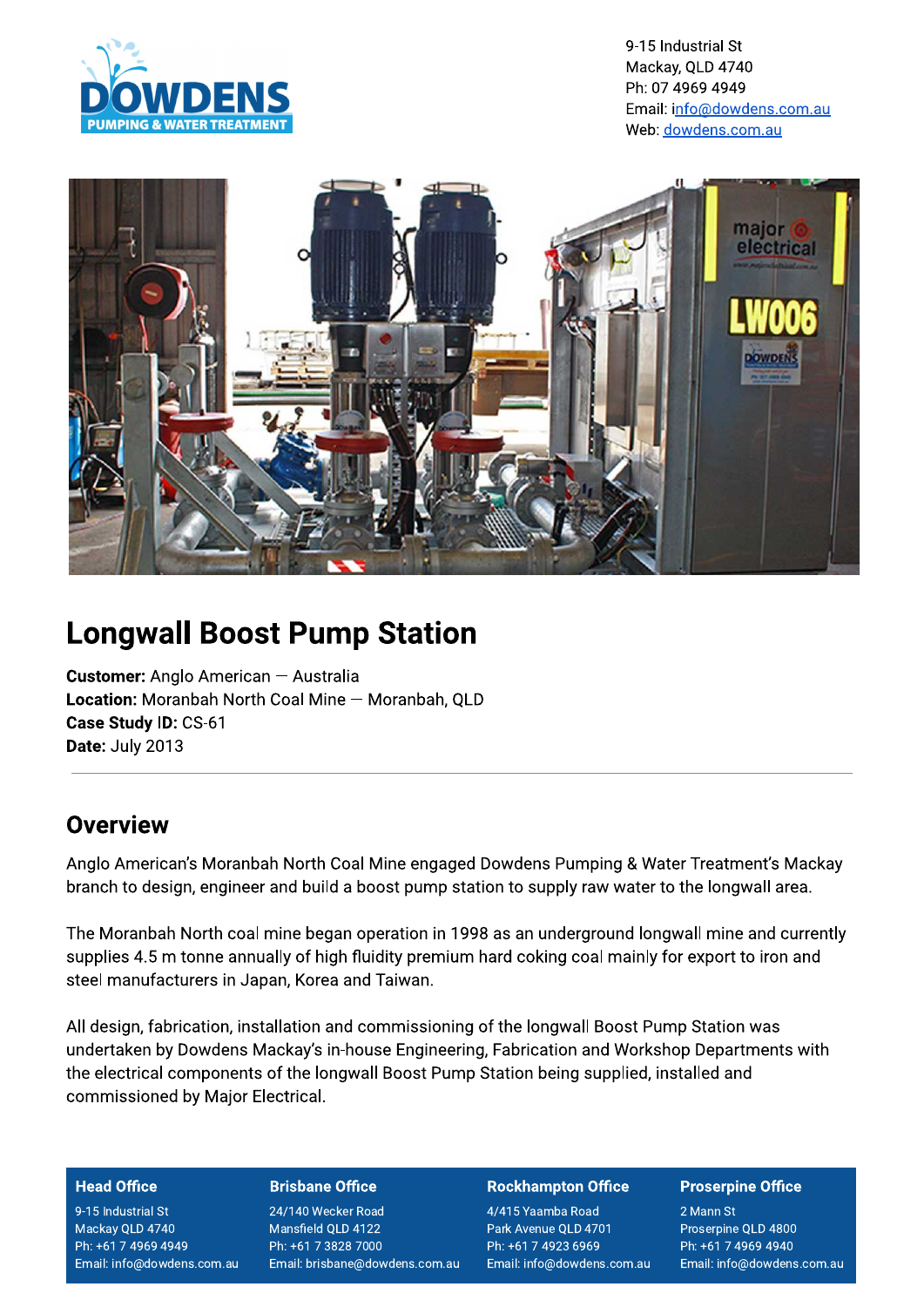

9-15 Industrial St Mackay, QLD 4740 Ph: 07 4969 4949 Email: info@dowdens.com.au Web: dowdens.com.au

# **The Problem**

Anglo American – Moranbah North Coal Mine required design, engineering, and fabrication capabilities to build a Boost Pump Station to supply raw water to the longwall area. The Boost Pump Station required the ability to cater for varying duties as the underground workings progressed further away from the station. The pump station boosts the water pressure to the longwall, currently some 6,000m away.



## **Our Solution**

Comprehensive testing was completed before the station was transported to the site, with all parameters being set during this time. Dowdens internal teams of specialised engineers, CAD draftsman and tradespeople, we're able to design and build the station on time and to a tight budget, with Anglo American extremely happy with the work undertaken and product supplied.

Dowdens designed and constructed the longwall boost pump station utilising dual variable speed pumps to enable the station to cater for varying duties as the underground mining progressed further away from the station.

With a history of successful installations over the past 20 years throughout the Queensland Mining Sector, Dowdens Pumping & Water Treatment can expertly design/manufacture/install and commission specialised pumping and water treatment solutions that are built primarily in-house & onsite to our client's specific unique requirements.

### **Local Contractors**

Dowdens hired Mackay local electrical contractors Major Electrical to assist with the electrical work needed for the long wall.

### **Key Components**

**KROHNE flow meter** 

### **Head Office**

9-15 Industrial St Mackay QLD 4740 Ph: +61 7 4969 4949 Email: info@dowdens.com.au

### **Brisbane Office**

24/140 Wecker Road Mansfield QLD 4122 Ph: +61 7 3828 7000 Email: brisbane@dowdens.com.au

### **Rockhampton Office**

4/415 Yaamba Road Park Avenue QLD 4701 Ph: +61 7 4923 6969 Email: info@dowdens.com.au

### **Proserpine Office**

2 Mann St Proserpine QLD 4800 Ph: +61 7 4969 4940 Email: info@dowdens.com.au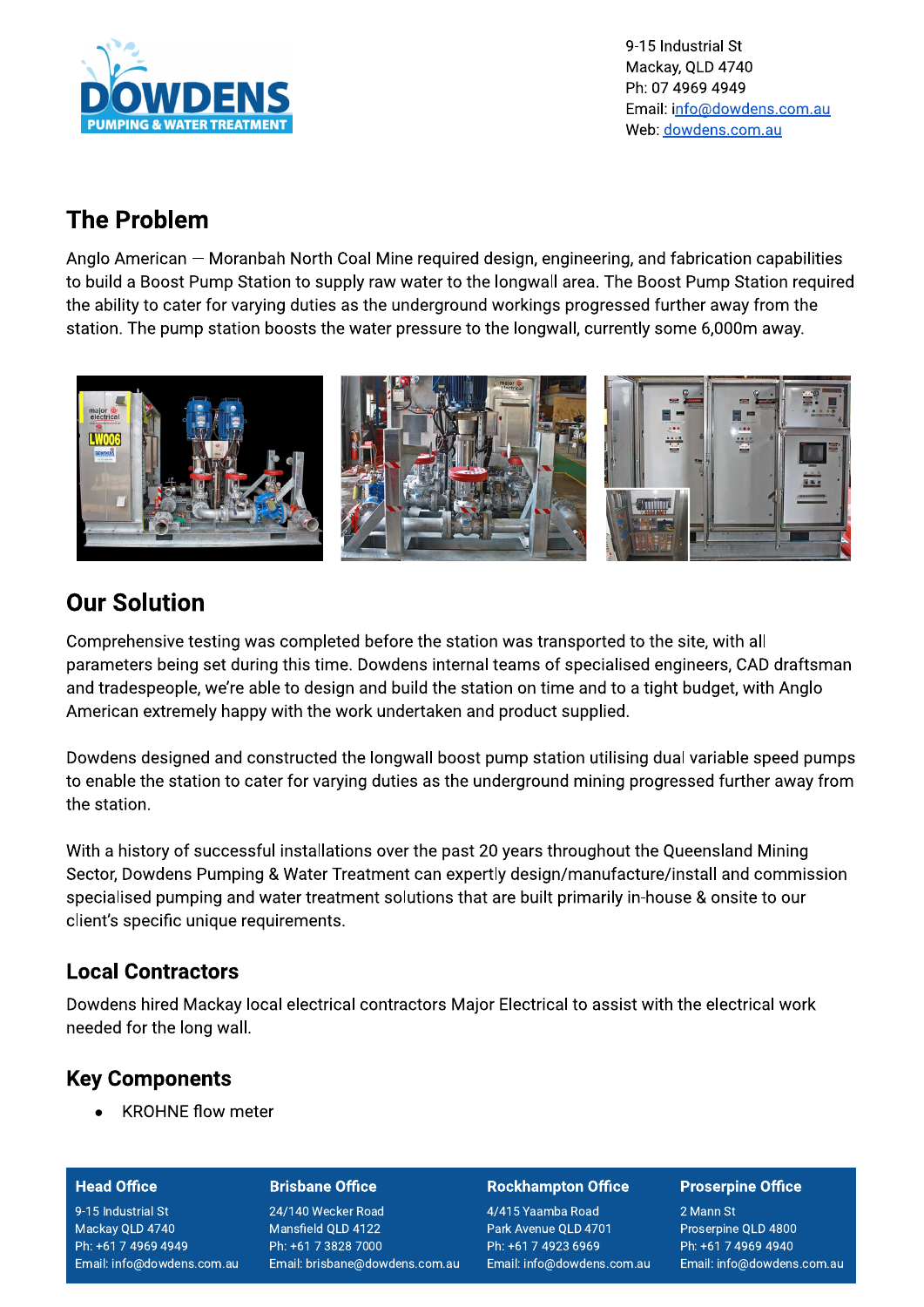

9-15 Industrial St Mackay, QLD 4740 Ph: 07 4969 4949 Email: info@dowdens.com.au Web: dowdens.com.au

- The pump station utilises four pressure transducers to feed real-time pumping data to the  $\bullet$ computer control.
- Two vertical stage pumps directly coupled to two 45kW motors
- As the booster pump station dealt with high pressures, all piping and flanges have a 3,000kPa rating.
- Pump station fitted with QDS (Quick Detachment System) lift points allowing the station to be  $\bullet$ transferable via the underground Line Eimco.
- Touch screen interface enables underground miners access to real-time amperage, bearing  $\bullet$ temperature and flow rate data.
- The unit operates via a PLC (Programmable Logic Controller) and SCADA (Supervisory Control  $\bullet$ and Data Acquisition) system, which can be remotely operated from the mine control room on the surface or underground via the unit's electronic controls.

### **Project Design Philosophy**

Dowdens Pumping & Water Treatment design philosophy for this project was:

- Cost-Effectiveness
- **Current Best Practice**  $\bullet$
- Ease of Installation  $\bullet$
- Simple & Effective Plant Operation
- **Plant Reliability**  $\bullet$
- **Reduced Ongoing Maintenance**  $\bullet$

### **Customer Review**

### Anglo American Australia Representative **Moranbah North Coal Mine**

"The longwall booster pump station was taken underground into immediate service after only a couple of days. There is normally a one or two month delay with above ground commissioning for all new units. Since the pump powered up after the first run, it has not stopped running and is sitting at only 10% duty. The longwall has cut 128,000 tonnes so far, which is exceptional. Any future boost pump orders from Dowdens Pumping & Water Treatment will not require any changes to the design or manufacture, saving us both time & money."

### **Head Office**

9-15 Industrial St Mackay QLD 4740 Ph: +61 7 4969 4949 Email: info@dowdens.com.au

### **Brisbane Office**

24/140 Wecker Road Mansfield QLD 4122 Ph: +61 7 3828 7000 Email: brisbane@dowdens.com.au

### **Rockhampton Office**

4/415 Yaamba Road Park Avenue QLD 4701 Ph: +61 7 4923 6969 Email: info@dowdens.com.au

### **Proserpine Office**

2 Mann St Proserpine QLD 4800 Ph: +61 7 4969 4940 Email: info@dowdens.com.au